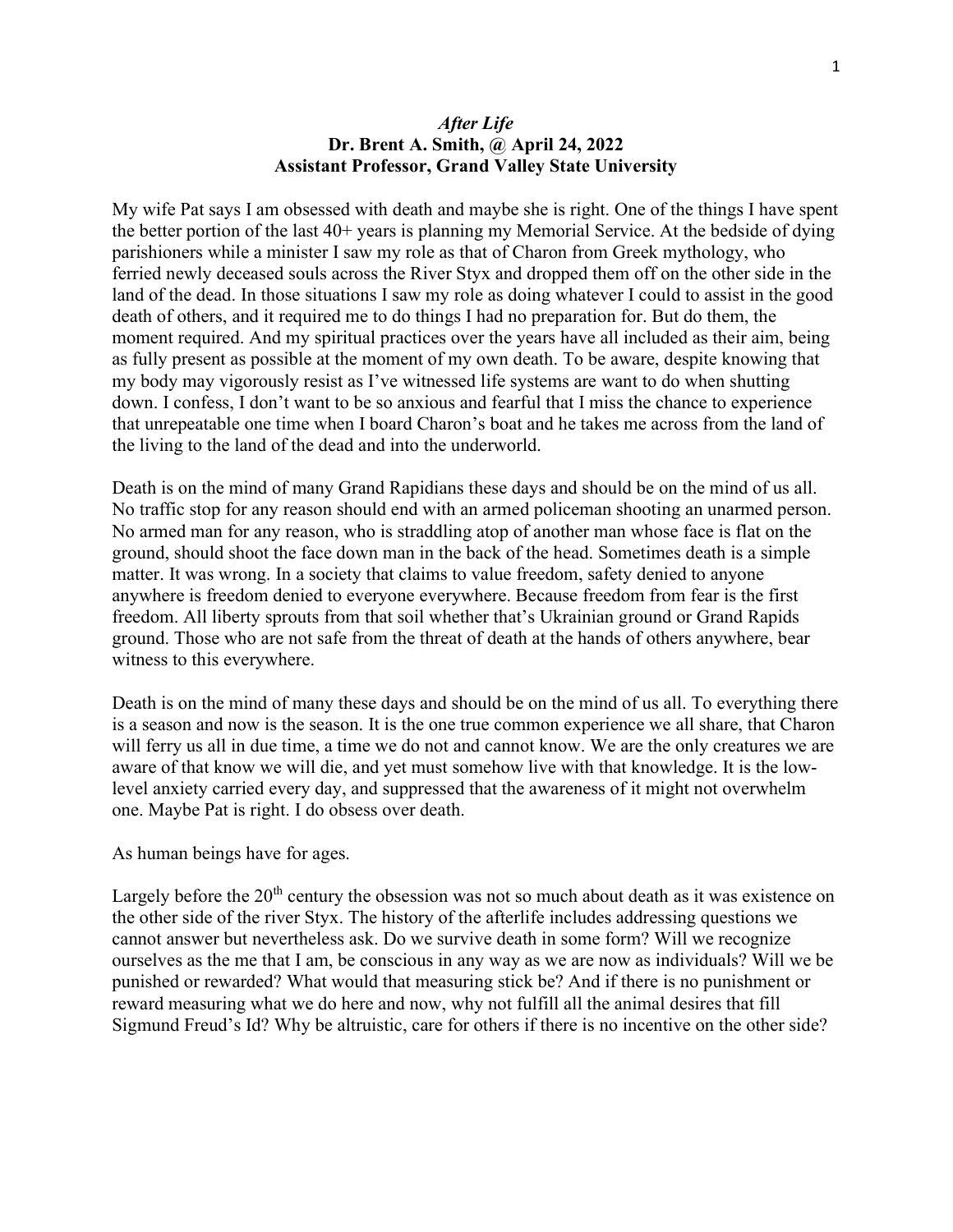Will we have an opportunity after death to make amends or change our ways? Will our lives continue immediately after death linger in limbo until some future appointed time? And finally, where will we be, the location? And there, will we be reunited with loved ones?

These have vexed human beings in all cultures at all times. The Egyptian Book of the Dead, a collection of spells one uses to navigate through the deceptive corridors of the underworld after life. The Tibetan Book of the Dead, the Buddhist text which can be read to the recently deceased to guide them through death and towards a favorable rebirth.

Here in the West, where existence is material and real, life is one and done and final, the history of the afterlife is the history of the hope of some kind of continuance or bliss, and the fear of being held too accountable for the misdeeds performed here. There are two notable narratives. Either one immediately gets ferried across that river and there is immediate judgment regarding virtue and vice lived, bliss or torture, the doctor will receive you now with results of your test; or, as in some other historically developed corners, destinies will be determined at the end of days, the apocalypse, an imminent but "not yet" end-time, a kind of waiting room after death until the doctor is ready to see you, the appointed date changing with each date declared and then passing without the end having come about.

As one scholar noted, "With these two general narratives in place, the history of the afterlife within the west becomes the history of a constantly fluid series of negotiations, contestations and compromises between these two versions of our futures after death (Philip Almond, Afterlife: A History of Life After Death (I.B.Tauris, 2016)." We bargain with death as if we hold any chips. We contest death and do not go gentle into that good night. We compromise with death by not doing things we deem we should not do, or realize if we don't do them now we may never get the chance. Amidst the nagging uncertainty that honestly, we just don't know.

Time is not our enemy and yet it is not ours to give or take. Place and location, we think we hold sway and so are confident we aren't concerned about the land on the other side but I know a few people who should be.

The history of the afterlife in the West evolved from the Greek idea that human beings are composed of the transient and the permanent in an awkward movement, body and flesh dancing, or is it the wrestling of spirit and soul? So integrated is the body with mind, nervous system with brain, flesh with consciousness, and so difficult is it to maintain a complete duality, that the soul was given a body after death. This "two entities in one," one succumbing to the deteriorations of time while the other unsullied, can be traced to Plato and before, so it is as old as the 400's BCE and probably much earlier. But, the ancient Greeks held that the afterlife was so bleak that they cultivated "a high premium on 'survival' in the memory and honor of the community—a practice reflected in our [modern] reference to deceased celebrities as (for example) "the immortal Babe Ruth (Stanford Encyclopedia: (William Hasker, https://plato.stanford.edu/entries/afterlife/ )," writes one scholar, or in obvious evidence in yesterday's assurance that now Detroit Tiger Miquel Cabrera will join the Babe as enshrined in the baseball Hall of Fame forever.

Five hundred years after Jesus and not in the Jerusalem area of his life and death, but in North African and European Christianity, it became obvious that the good deserved an eternal heavenly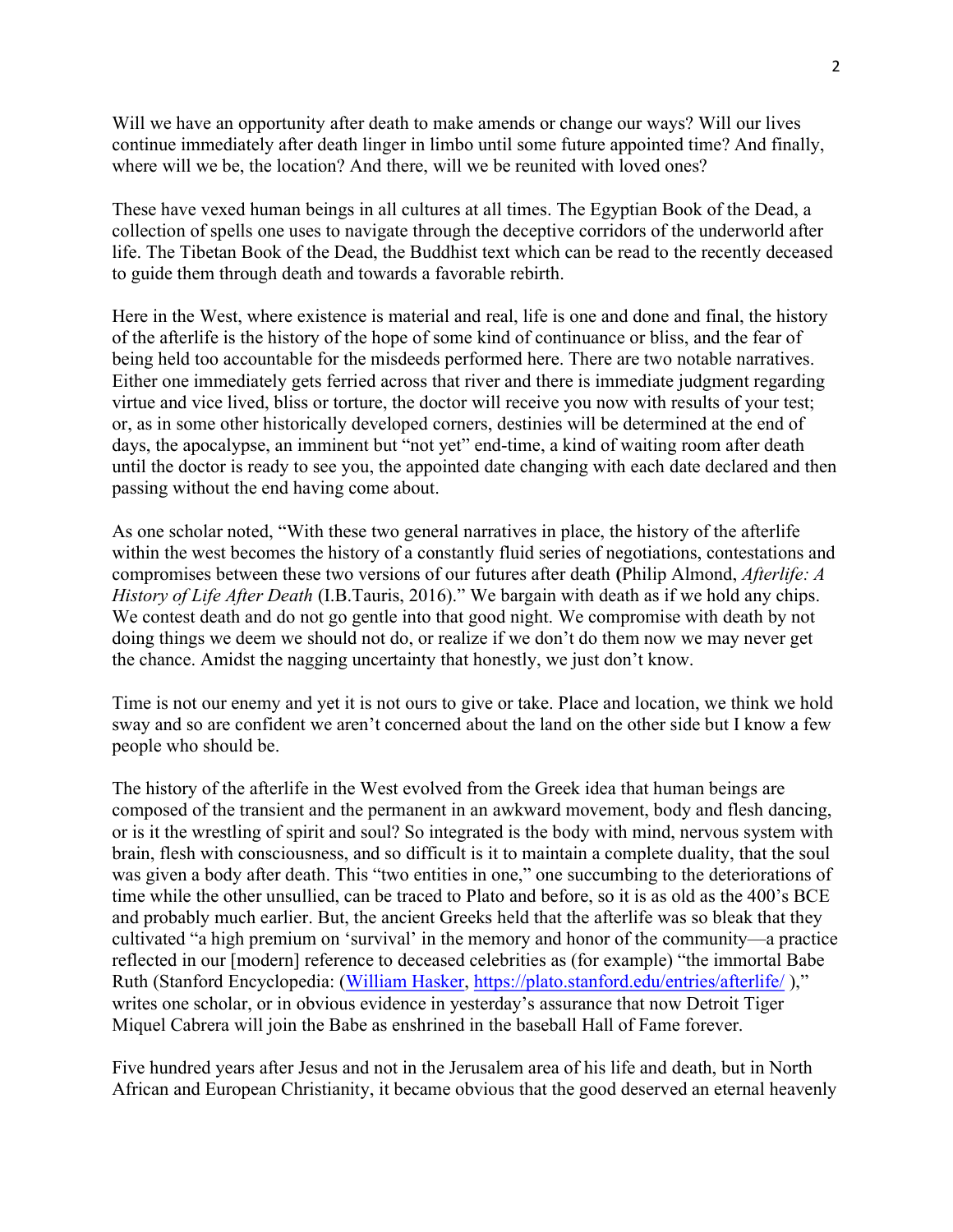reward and the evil hell forever, and yet with most in-between who, in good capitalist fashion, should be able to earn their way up or down. Thus, was born the afterlife's middle management.

While in the traditions of South Asia – the much older 10,000 year-old South Asian practice of yoga and yoga rituals, which became what we call today Hinduism, Buddhism, Jainism, and Sikhism – all held in common that the things of this world are secondary phenomenon and an illusion veiling the primary reality of Brahman or Nothingness depending upon the tradition. Here death was part of a cycle of birth, death, and rebirth, a Groundhog Day if you've seen the old 1993 Bill Murray/Andie MacDowell movie, with this cycle repeating until the person sheds ignorance, gains enlightenment, and arrives at the recognition that their individuality was part of a larger Really Real; and after this enlightenment, death no longer initiating a cycle from which one had been liberated, called moksha yielding nirvana.

While thoughts of what's over on the other side are speculations the human condition cannot help but force upon us, research in neurology has uncovered a provocative find. Brain research recently uncovered a twist on memory and the moment of death, when one is in the middle of the River Styx, equidistant from either side.

There are recorded accounts of near-death experiences but no scientific findings on the moment in the middle of the River, midway between this life and the next; until now. A new study published in the Frontiers in Aging Neuroscience tells of the transition of an 87 year-old patient who had developed epilepsy. Doctors employed continuous EEG…

"to detect seizures and treat the patient. During these recordings, the patient had a heart attack and passed away. This unexpected event allowed the scientists to record the activity of a dying brain for the first time ever.

"'We measured 900 second of brain activity around the time of death and set a specific focus to investigate what happened in the 30 second before and after the heart stopped beating [reported the University of Louisville neurosurgeon organizing the study]. 'Just before and after the heart stopped working, we saw changes in a specific [area of the brain]"

> -Frontiers Science News, February 22, 2022 https://blog.frontiersin.org/2022/02/22/what-happens-in-our-brain-when-we-die/

In the middle of the River Styx "rhythmic brain wave patterns [occurred] around the time of death that are similar to those occurring during dreaming, memory recall, and meditation (IBID)." The old idea that your life flashes before your eyes is not quite accurate in that we do not remember all things of all experiences we have had, only a select few. But memories seem to be called up, given the kind of neurological firing involved.

While dreaming includes what is locked in the unconscious being let free. And meditation amplifies activity in the part that sees this room as a unity, a whole, a one, rather than the discreet particulars of you and me and the diverse persons around us. But, this was the area of brain where memories are stored and retrieved. And while that might not describe a destination, if neurological activity is a response to stimuli and sensation as it is during life, it is an intriguing